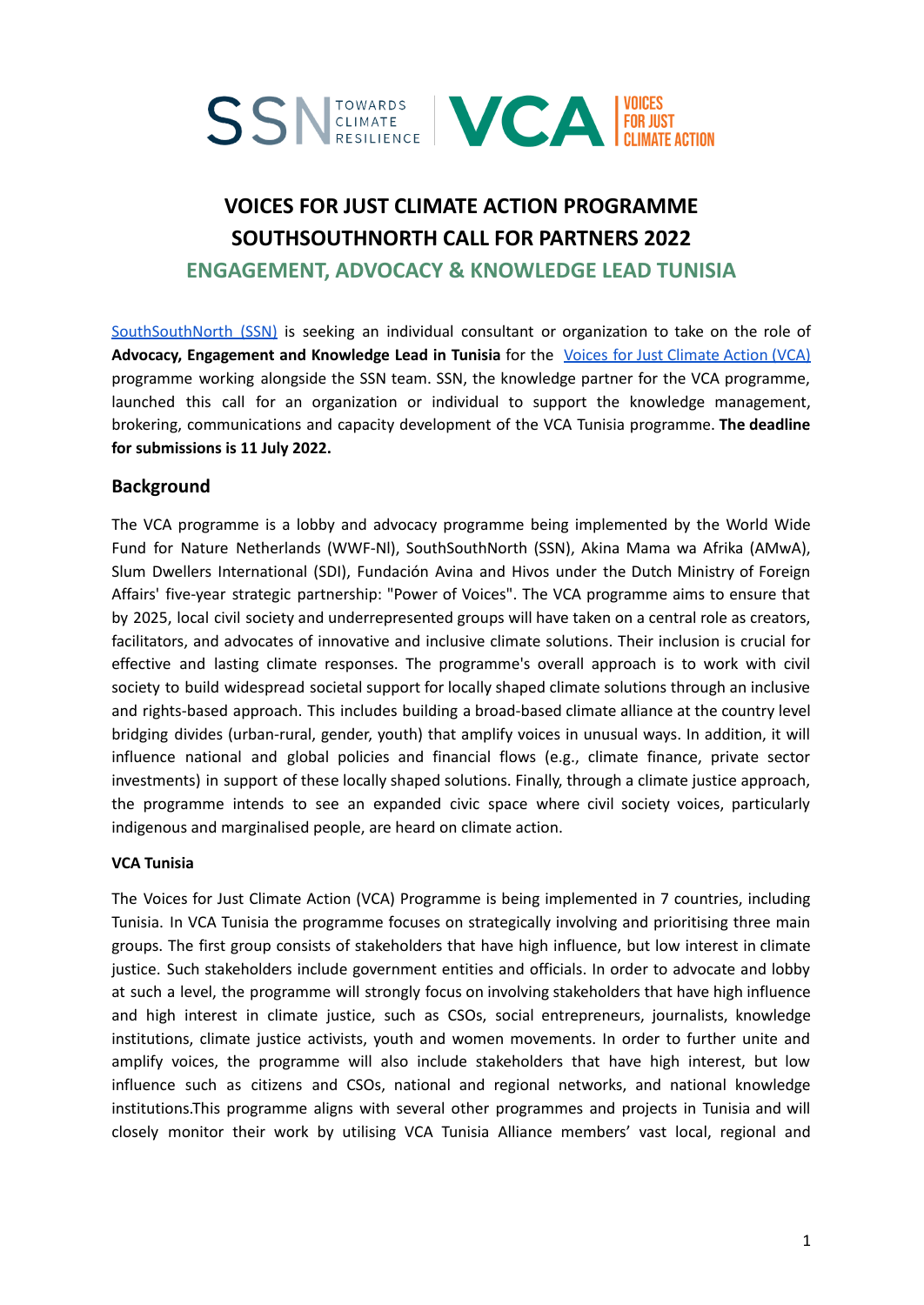

international network. It will also build upon its wide network of investigative journalists, artists, and activists in Tunisia to amplify voices on climate justice.

The programmes main strategic interventions are centred around the following three pillars

- a) Mutual capacity strengthening for co-creating alternative scaled climate solutions
- b) Agenda setting and movement in climate action through amplified storytelling
- c) Joint lobbying and advocacy to make policy and financial flows responsible to locally shaped climate solutions

#### **Who we are**

SouthSouthNorth (SSN) supports national and regional responses to climate change through policy and knowledge interventions, partnerships and deep collaboration. We do this by connecting people and information, enhancing capability and mobilising resources to respond innovatively to climate change's challenges and opportunities. Being positioned in the Global South affords SSN a deeper understanding of, and connection to, the climate and development challenges facing the region.

As a VCA Alliance member, SSN brings extensive experience and expertise on knowledge and partnership brokering for climate-compatible development, and on building unique relationships with decision-makers in various contexts. Through the Alliance, SSN aims to support the generation, dissemination, and brokering of information, building the capability of partners to enable them to respond innovatively to the challenges and opportunities that climate change presents. Knowledge intermediaries and knowledge translators are roles that we often refer to as part of 'Knowledge Management' and are key roles that SSN provides in the VCA programme. Knowledge brokering, on the other hand, includes activities by knowledge/process brokers and innovation brokers, focusing on networks, relationship-building, and systemic change through knowledge co-production.

#### RELEVANT DEFINITIONS

Knowledge systems: Knowledge that is produced in contingent, site, discipline, or culture specific circumstances and is made up of agents, practices, routines, and institutions that organize the production, validation, transfer, and use of knowledge.

Knowledge Management: The explicit and systematic management of knowledge assets for the purpose of creating value and meeting tactical and strategic requirements. It consists of processes, systems, initiatives and strategies that enable vital individual and collective knowledge resources, whether tacit or explicit, to be identified, created, stored, shared, and used for benefit.

Knowledge Brokering: Developing relationships and networks with, among, and between producers and users of knowledge to facilitate the exchange of knowledge and build capacity for evidence-based decision making. Designing, engaging with and/or influencing processes for the purpose of knowledge uptake and/or knowledge co-production.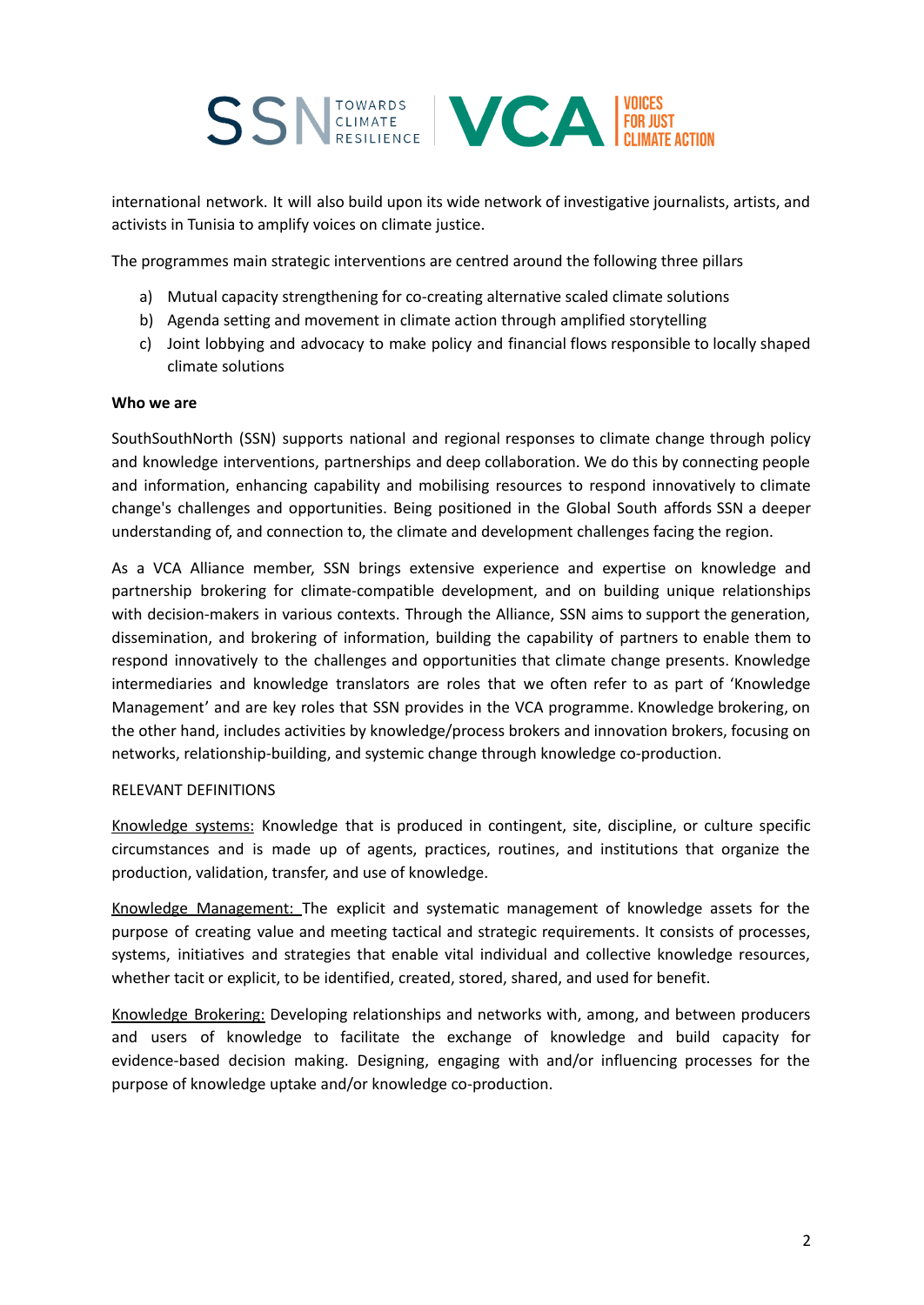

# **Scope of Work**

SSN is seeking an organisation or individual consultant to work alongside the team as the in-country knowledge management and brokering lead for VCA Tunisia. SSN would require the organisation or consultant to assign 1-2 individuals in a semi full-time capacity to take on this role to support SSN in-country and connect local partners contracted in VCA Tunisia. This partner will work as the link connecting the SSN team and the Tunisia Alliance members (Hivos, WWF, AMwA).

Given that the programme is still emerging, the partner will be required to work in a flexible manner as the programme progresses and provide the necessary support to the team. Thus, there are no clear deliverables but rather guiding roles and responsibilities. The lead will need to be based in Tunisia and be willing to travel locally. International travel may also be required. The roles and responsibilities include the following:

Roles:

- Provide knowledge management support to the Tunisia alliance based on emerging needs and the outputs;
- Lead on the development of a joint advocacy and engagement and strategy for climate policy in collaboration with the Alliance, local partners and climate movements in Tunisia;
- Supporting local partners with knowledge brokering strategies, communications, relationship building and engagement;
- Produce policy briefs, CSO positions paper and other outputs when necessary;
- Coordinate thematic submissions and organise periodic dialogue sessions with alliance members, partners and policymakers;
- Establish and maintain relationships with knowledge producers (local research institutions and think tanks) and decision-makers in Tunisia;
- Identify and understand, together with project partners and key stakeholders, the capabilities within a given situation as well as the barriers to the fulfilment of these capabilities;
- Facilitate learning within the VCA Tunisia Alliance and across other regions.

Responsibilities:

- Building strong relationships with the Alliance and other local contracted partners in coordination with Alliance members;
- Developing an expansive stakeholder network built on mutual trust, and then connect actors within that network to facilitate knowledge exchange;
- Co-build and co-implement the Alliance's capacity building actions in straight coordination with Alliance members;
- Facilitating the creation, distribution and use of knowledge by others;
- Capturing, transforming and distributing structured knowledge that changes rapidly;
- Gathering knowledge of the existing processes and institutional landscape in which capability strengthening processes can and should be embedded;
- Supporting with translations.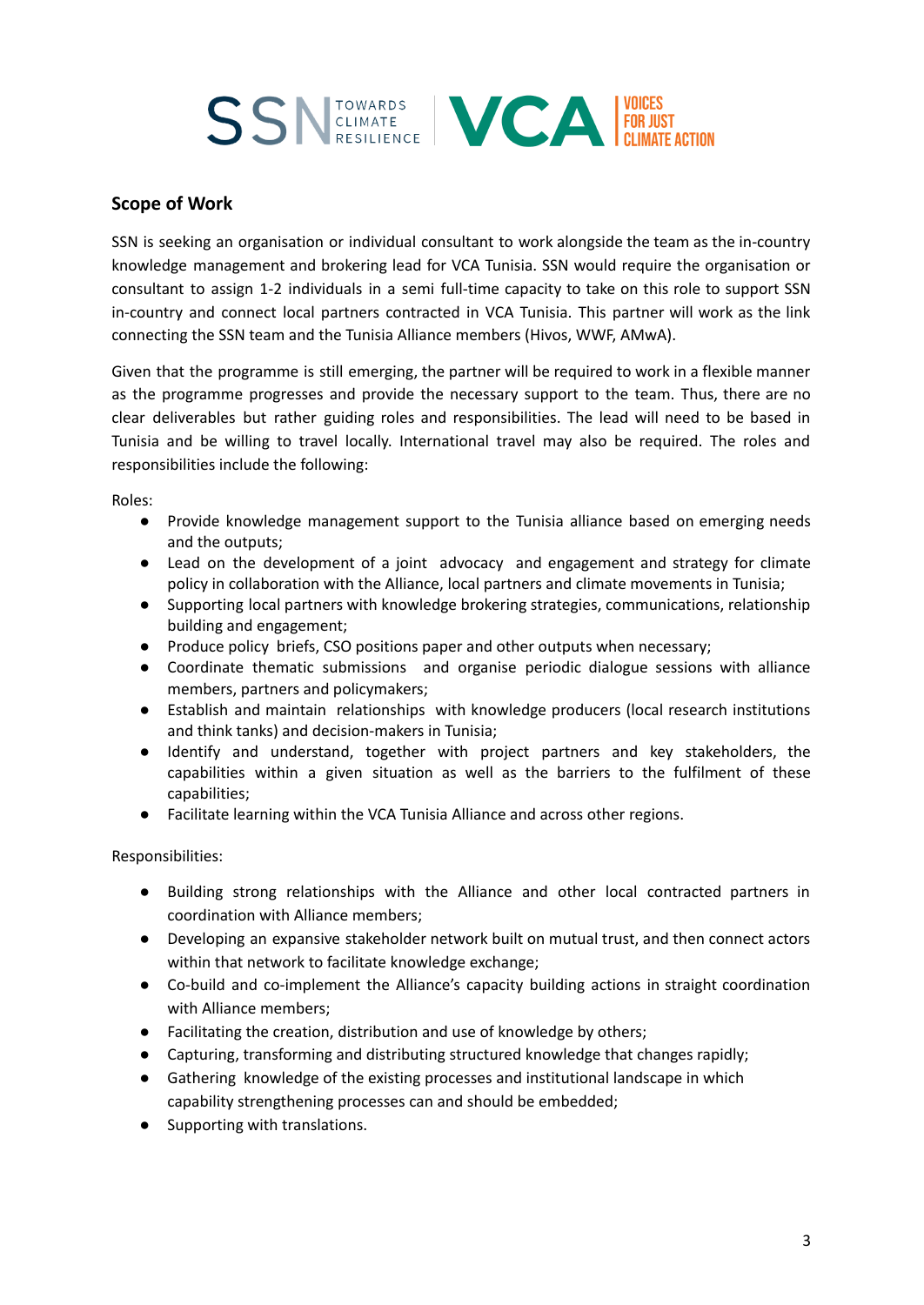

#### **Applications**

The Alliance encourages applications from NGOs, CSOs, nonprofit organizations or consultants with relevant expertise, experience, network and relationships with a proven track record of working with alliances and coalitions. The organisation or individual will be contracted directly through SSN. Organisations or coalitions will need to have the appropriate skills, experience and networks to support SSN. The Lead will play a central role in building strong communication of the programme and core themes of climate justice and will be required to work collaboratively with SouthSouthNorth and the other Alliance partners.

#### **Who is eligible to apply?**

- Locally registered non-profit, or consulting organisations who are not already contracted under the VCA programme.
- The individual or organization will need to be based in Tunisia and be willing to travel locally.
- An applicant with English, French and Arabic proficiency.
- An applicant with a clean human rights record
- An applicant with the ability to link to and mobilise more extensive networks or capacity to access, mobilise, convene, and influence power holders
- An applicant with the relevant experience and capacity to take on this role

It will be considered favourable if the coalitions/organisations/ consultants:

- Have a track record on developing and advocating for locally shaped climate solutions
- Have prior experience carrying out activities in priority areas related to climate change adaptation and mitigation, including (desertification, water, food security and sovereignty, deforestation, coastline, energy, policy, etc...)
- Led by or who work with women groups, youth, persons with disabilities, or other marginalised groups.
- Willing to collaborate with other actors to influence more substantial impacts, build capacity over time, and jointly develop and implement a capacity strengthening plan.

## **Application submission**

Duration: September 2022 - December 2023.

## Submission deadline: **11 July 2022, 17h00 CAT.**

To apply, kindly complete below requirements and send documents to [infovca@southsouthnorth.org.](mailto:infovca@southsouthnorth.org) For further information, questions or clarifications, please contact [infovca@southsouthnorth.org](mailto:infovca@southsouthnorth.org)

## Application Requirements

- 1. Cover letter:
	- → A brief description of your organization/individual and why you are well-suited to carry out the proposed role